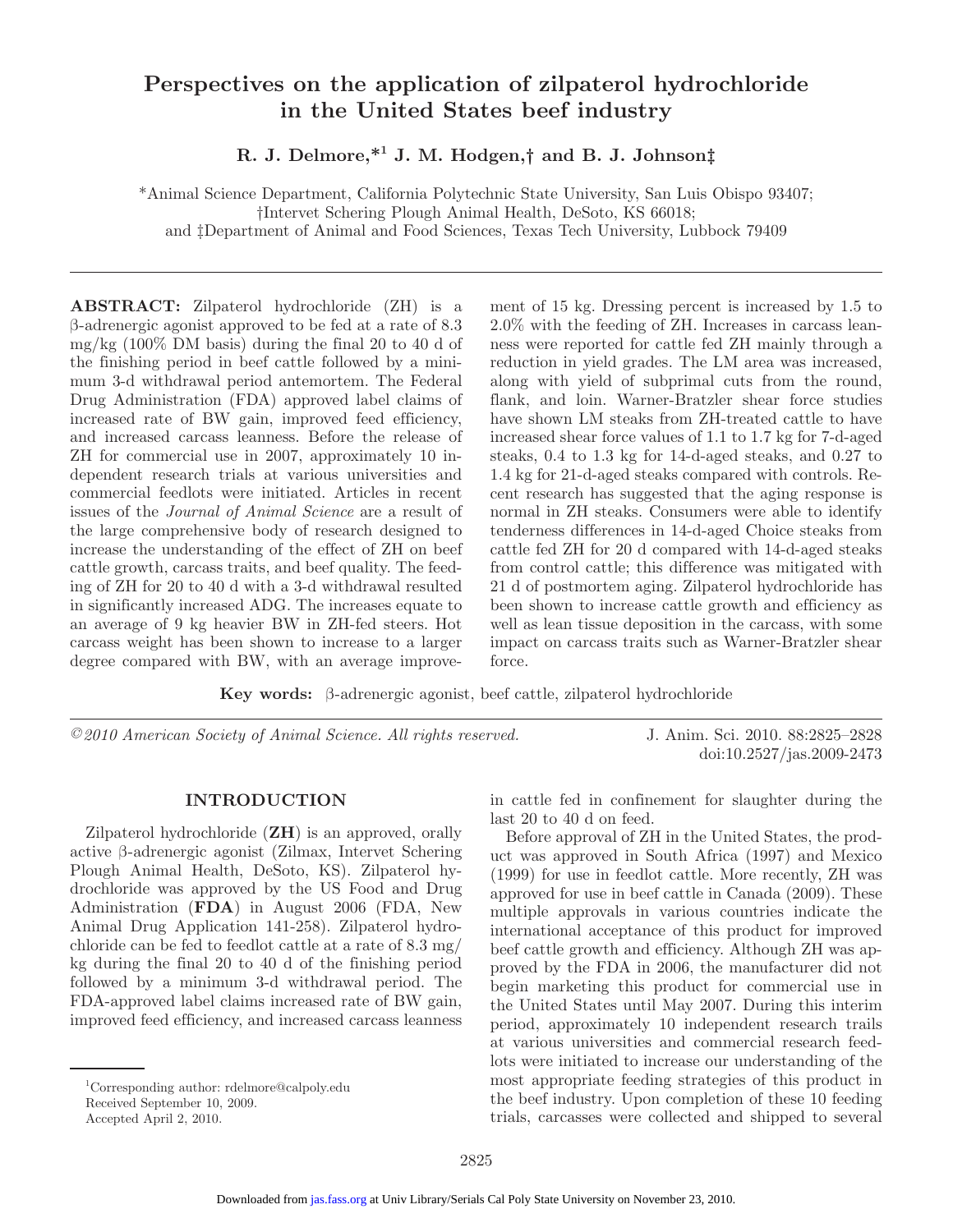different university meat labs across the United States to begin a comprehensive evaluation of the impact of ZH on carcass traits, fabrication yield, and beef quality attributes. These articles, contained in recent issues of the *Journal of Animal Science*, are a result of this large, comprehensive body of research designed to increase our understanding of the effects of ZH on beef cattle growth, carcass traits, and beef quality. Results of these research findings have been used to establish best management practices for the use of ZH in the US cattle feeding industry.

# **FEEDLOT PERFORMANCE**

Feeding ZH to steers the last 20 to 40 d of the feeding period with a 3-d withdrawal has resulted in significant increased ADG during the ZH-feeding period and the entire trial period (Vasconcelos et al., 2008; Elam et al., 2009). These changes in ADG brought about an average of 9 kg heavier final BW in ZH-supplemented steers compared with control steers. Feed intake has been reported to remain unchanged (Elam et al., 2009) or decrease (Vasconcelos et al., 2008) during the ZH feeding period. Due to these effects on DMI, G:F is increased due to ZH-feeding the last 20 to 40 d in beef steers. Vasconcelos et al. (2008) reported that feeding ZH more than 20 d gave no further advantages to ADG. In addition, economic signals exist so that a 20-d ZH feeding period with a 3-d withdrawal has become the normal feeding regimen for US beef feedlots using ZH.

Interestingly, even though BW is increased an average of 9 kg in beef steers fed ZH compared with control steers, HCW was increased approximately 15 kg (Vasconcelos et al., 2008; Elam et al., 2009). The increase in HCW relative to BW resulted in changes in dressing percent. Dressing percent (**DP**) increased approximately 1.5 to 2.0 percentage units due to ZH administration. However, in addition to these advantages in DP, it is hypothesized that ZH feeding is regulating metabolism and mobilization of noncarcass components and shifting these nutrients to carcass components to realize this change in HCW gain as compared with BW change.

# **CARCASS CUTABILITY AND MEAT QUALITY ATTRIBUTES**

Rathmann et al. (2009) fed steers a finishing ration that included ZH for 0, 20, 30, or 40 d with a 3-d withdrawal and evaluated carcass composition and cutability. Rathmann et al. (2009) described that ZH had an effect on carcass cutout because 22 of the 33 subprimal yields evaluated displayed a positive difference between the control and ZH treatment groups with the most consistent ZH effect seen in the round (all subprimals were increased 0.25 to 5.84%). Carcasses from cattle fed ZH had more protein and moisture when compared with those from the control group  $(0 \text{ ZH})$ .

Kellermeier et al. (2009) fed 2,279 crossbred steers (with and without a terminal implant) ZH for 30 d to determine the effect of ZH on carcass traits and retail cutout. When compared with the control, feeding ZH for 30 d (with a terminal implant) significantly increased HCW by 15 kg and LM area by 14% and decreased the carcass yield grade, marbling score, and USDA quality grade (control with implant 19.35% USDA Choice; ZH with implant 16.67% USDA Choice). Feeding ZH increased the yield of the chuck mock tender, ribeye roll, knuckle, inside round, outside round, eye of round, strip loin, top sirloin butt, and tenderloin.

Calf-feeding Holstein steers is a successful method of delivering good quality beef from dairy-type steers. Studies conducted to evaluate the effects of feeding ZH for 20 to 40 d on carcass characteristics of calf-fed Holstein cattle have demonstrated increased DP, HCW, and LM area, a decrease in marbling score, and no effect on lean and skeletal maturity score, fat thickness, KPH, subprimal purge, and thaw loss (Beckett et al., 2009; Holmer et al., 2009). Beckett et al. (2009) conducted 2 experiments involving approximately 2,400 cattle (Holstein steers) fed ZH for 0, 20, 30, or 40 d. In Exp. 1, feeding ZH for 20 d increased HCW by 11.6 kg and increased the DP by 1.5 percentage units. In addition, the authors noted that this increase in HCW shifted the distribution of HCW and reduced the percentage of lightweight carcasses (potentially less desirable, out of specification carcasses). In Exp. 2, HCW and DP were increased by all durations of feeding ZH and muscling was increased when ZH was fed for as little as 20 d. In Exp. 1 and 2, feeding ZH significantly reduced marbling score and increased yield grade 1 and 2 carcasses. Additionally, yield grade 3 and 4 carcasses were reduced in Exp. 1.

Holmer et al. (2009) reported the results of 3 separate experiments to determine the effect of feeding ZH to calf-fed Holstein cattle for 0, 20, 30, or 40 d on subprimal purge, fat content, and cook loss. Subprimals (strip loin, top butt, and shoulder clod) from beef fed ZH, held for 7 d, had less than 0.60% purge, and there were no differences between ZH treatments (0, 20, 30, or 40 d). Feeding ZH for 20 or 30 d did not affect the percentage of moisture in the 3 subprimals. Only slight fat differences were identified with a difference between 0- and 30-d ZH for all 3 subprimals. No differences were identified for thaw loss and cooking loss for top butt and shoulder clod from steers fed ZH for 0, 20, or 30 d.

Boler et al. (2009) fabricated carcasses from calf-fed Holstein steers fed ZH for 0, 20, 30, or 40 d and measured the cutability and subprimal yield. Feeding ZH for as little as 20 d increased chilled side weight by 6.22 kg and red meat yield by 6.40 kg when compared with carcasses from cattle not fed ZH. The knuckle, top round, bottom round, eye of round, and heel meat were all heavier from steers fed ZH for 20 d (12.03%) compared with the control (11.47%). Feeding ZH tended to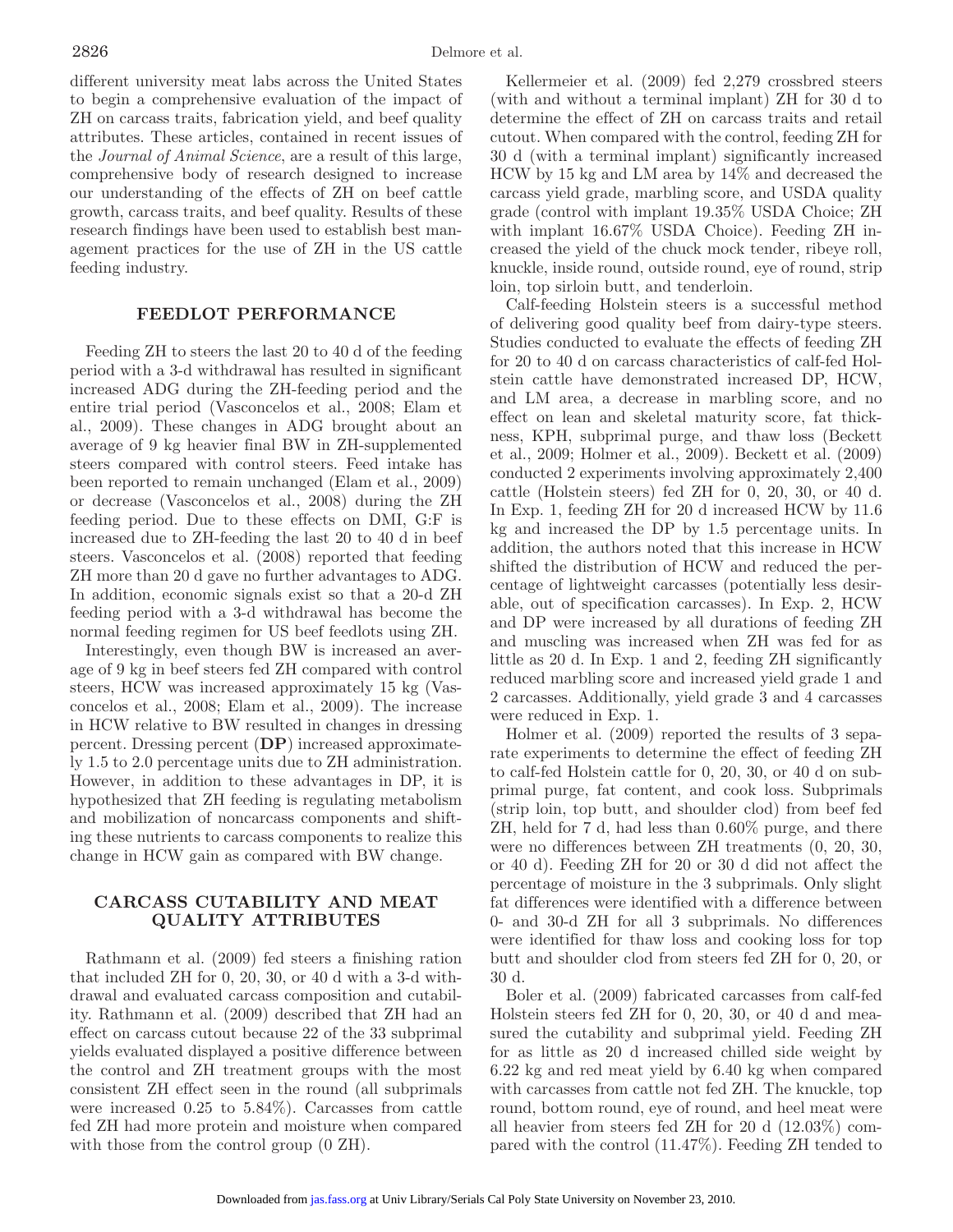increase the weight of cuts from the loin/flank but to a lesser degree than the round. The increase in subprimal weight led to a greater percentage of saleable yield.

Shook et al. (2009) evaluated carcass fat-to-lean ratios from beef steers fed ZH for 20 d with a withdrawal of 3, 10, 17, or 24 d before slaughter. Steers fed ZH for 20 d resulted in heavier side weights (control 180.97 kg and ZH 184.30 kg) and an increase in the total wholesale carcass lean. The strip loin, tenderloin, top sirloin, tri-tip, inside round, bottom round, and eye of round increased when expressed as a percentage of chilled side weight.

Color has been addressed in recent studies from a carcass quality perspective as well as color stability with various muscles in different packaging systems during storage and retail display. Montgomery et al. (2009) found no difference in dark cutters for steers or heifers when fed ZH 20 or 40 d compared with controls. Skeletal, lean, overall maturity, color, and dark cutter scores were not affected by feeding ZH. Steer studies have demonstrated no difference in lean maturity when fed ZH 0, 20, 30, or 40 d or when the cattle had different days on feed (Vasconcelos et al., 2008; Elam et al., 2009). Hilton et al. (2009) found LM steaks from cattle fed ZH 30 d, vacuum-aged 14 d postmortem, and packaged with polyvinyl chloride (**PVC**) film for retail display maintained a brighter cherry red color throughout the 5-d retail display than did the controls. There were few differences in retail display color for the semimembranosus (**SM**) from beef steers fed 0, 20, 30, or 40 d and packaged with PVC film, in high-oxygen modified atmosphere or in carbon monoxide (Gunderson et al., 2009a). The 40-d SM steaks in high-oxygen modifiedatmosphere packaging became more discolored than the other treatments by d 3 of display, whereas SM steaks in PVC had no ZH effect and SM control and 40-d steaks in carbon monoxide modified-atmosphere packaging became more discolored than the other treatments by d 8 of display. In SM from calf-fed Holstein steers there was no difference in ZH and control for initial color for any packaging system (Gunderson et al., 2009b). Instrumental color scores showed few positive or negative differences, and most differences were not detected in the visual scores with panelists. In both SM studies and the LM study, the 20-d or 30-d ZH or both performed as well or better than the control (Gunderson et al., 2009a,b; Hilton et al., 2009).

## **TENDERNESS AND CONSUMER ACCEPTABILITY**

Warner-Bratzler shear force (**WBSF**) studies have shown that there is between a 1.1- to 1.7-kg increase in 7-d-postmortem-aged LM steaks, 0.4 to 1.3 kg increase in 14-d-postmortem-aged steaks, and 0.27- to 1.4-kg increase in 21-d-postmortem-aged steaks when comparing controls with 20-, 30-, or 40-d-fed ZH steaks (Hilton et al., 2009; Kellermeier et al., 2009). There is a 0.6- to 0.72-kg difference in control vs. 20-d ZH across aging

time periods, 0.75- to 1.11-kg difference in controls vs. 30-d ZH, and 0.72 to 1.17 kg in control vs. 40-d ZH feeding (Brooks et al., 2009; Leheska et al., 2009). Similar trends are observed with the triceps brachii and gluteus medius (Brooks et al., 2009). Recent studies have shown that steaks from ZH-fed animals have a normal aging response (Brooks et al., 2009; Hilton et al., 2009; Kellermeier et al., 2009; Rathmann et al., 2009), and some have suggested that the aging response is greater in the ZH steaks than controls (Holmer et al., 2009). So, as normal US industry aging time periods are met, there is less of a difference between controls and ZH LM steaks. Feeding ZH did significantly increase WBSF. However, feeding ZH the recommended 20 d reduced the chance of getting a tough steak (compared with longer ZH feeding) and still maximizing the yield benefit (Brooks et al., 2009).

Three consumer studies have been conducted to look at the acceptance of LM steaks from cattle fed  $ZH$  (n = 2 beef steaks;  $n = 1$  calf-fed Holstein steak). In the first study (Hilton et al., 2009), consumers  $(n = 564)$  found no difference in juiciness, flavor, overall quality, tenderness acceptability (consumers asked yes or no for acceptability of tenderness), or overall acceptability from 30-d ZH LM steaks aged 14 d postmortem despite picking up a difference in tenderness. In this study, trained panelists identified some differences that consumers did not. Consumers  $(n = 3007)$  in a 4-city study were able to detect a difference in tenderness between control and 20-d ZH Choice steaks after 14 d postmortem aging, but this was mitigated by 21-d postmortem aging, and other palatability traits were not different (Mehaffey et al., 2009). Consumers did not identify palatability differences between control and 20-d ZH steaks in 14 d- or 21-d-aged USDA Select steaks. Similar trends and acceptability were seen in the consumer data for steaks from calf-fed Holsteins (Mehaffey et al., 2009). Current industry averages of postfabrication aging are 22 d for retail and 30 d for foodservice (Voges et al., 2007), which these studies demonstrate mitigate any differences consumers find in tenderness by those time periods. Consumer palatability results indicate that overall acceptability of steaks from carcasses of ZH-fed cattle are similar to steaks from control cattle even in light of these changes in WBSF.

#### **CONCLUSIONS**

Feeding ZH the last 20 d to finishing cattle has effects on growth, efficiency, and lean tissue deposition in the carcass. These changes in lean tissue resulted in desirable fabrication yields of these carcasses. With these changes in muscle hypertrophy in carcasses from cattle fed ZH the last 20 d of the feeding period, some beef quality characteristics would be expected to be affected. Indeed, WBSF values are greater in steaks from cattle fed ZH during the finishing period compared with steaks from control cattle. These observed changes in WBSF were most likely a result of the effect ZH has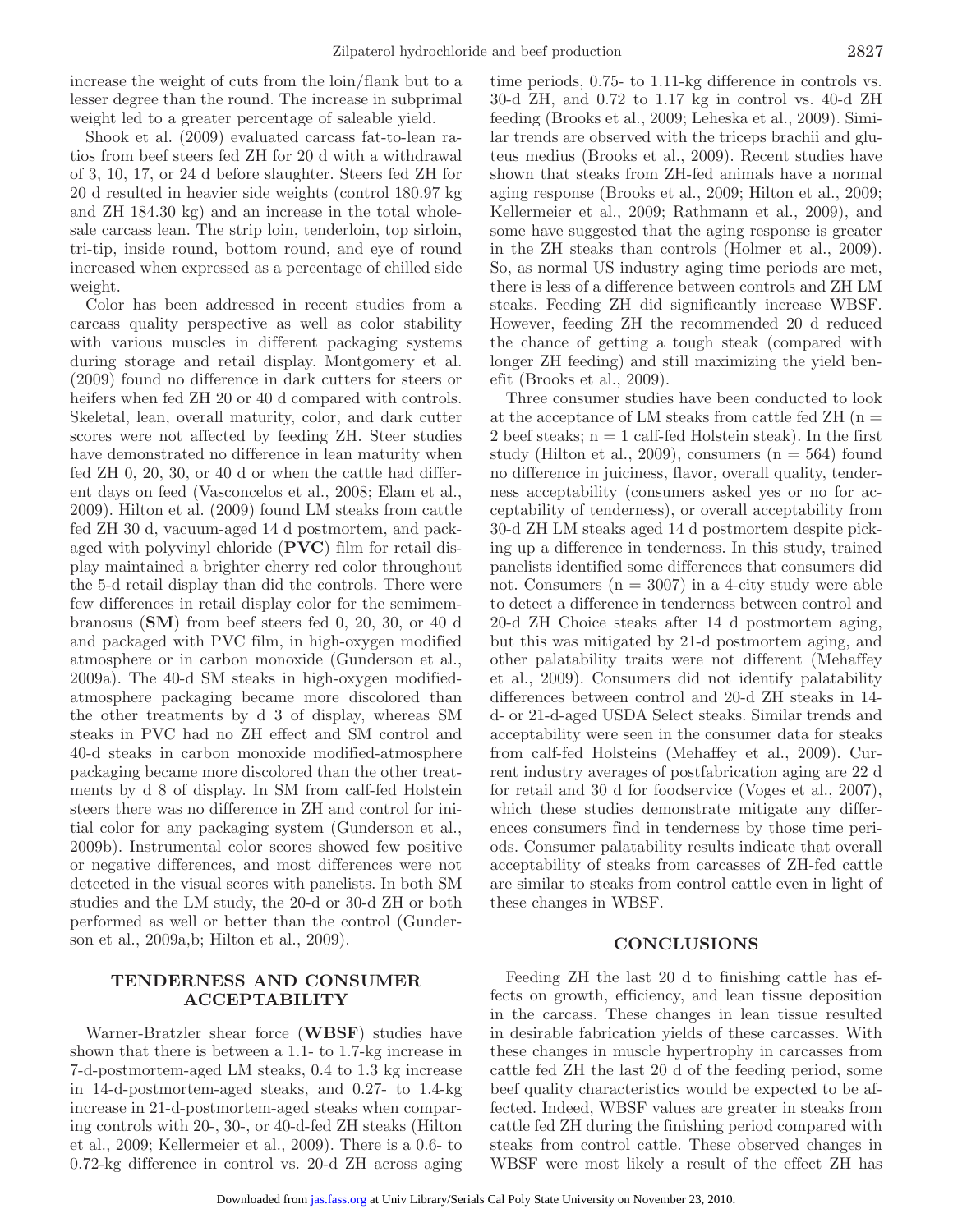on muscle hypertrophy in vivo. Consumer acceptability trials indicate that these changes in tenderness have minimal effects on consumer acceptance. In addition, other beef quality attributes like lean color are not affected by feeding ZH. Taken together, these data indicate that ZH can be an important management tool in the US beef industry. Continued research will aid in optimizing the use of this product to enhance growth efficiency and ensuring adequate beef quality.

### **LITERATURE CITED**

- Beckett, J. L., R. J. Delmore, G. C. Duff, D. A. Yates, D. M. Allen, T. E. Lawrence, and N. A. Elam. 2009. Effects of zilpaterol hydrochloride on growth rates, feed conversion, and carcass traits in calf-fed Holstein steers. J. Anim. Sci. 87:4092–4100. doi:10.2527/jas.2009-1808
- Boler, D. D., S. F. Holmer, F. K. McKeith, J. Killefer, D. L. VanOverbeke, G. G. Hilton, R. J. Delmore, J. L. Beckett, J. C. Brooks, R. K. Miller, D. B. Griffin, J. W. Savell, T. E. Lawrence, N. A. Elam, M. N. Streeter, W. T. Nichols, J. P. Hutcheson, D. A. Yates, and D. M. Allen. 2009. Effects of feeding zilpaterol hydrochloride for 20 to 40 days on carcass cutability and subprimal yield of calf-fed Holstein steers. J. Anim. Sci. 87:3722–3729. doi:10.2527/jas.2009-1830
- Brooks, J. C., H. C. Claus, M. E. Dikeman, J. Shook, G. G. Hilton, T. E. Lawrence, J. M. Mehaffey, B. J. Johnson, D. M. Allen, M. N. Streeter, W. T. Nichols, J. P. Hutcheson, D. A. Yates, and M. F. Miller. 2009. Effects of zilpaterol hydrochloride feeding duration and postmortem aging on Warner-Bratzler shear force of three muscles from beef steers and heifers. J. Anim. Sci. 87:3764–3769. doi:10.2527/jas.2009-1885
- Elam, N. A., J. T. Vasconcelos, G. Hilton, D. L. VanOverbeke, T. E. Lawrence, T. H. Montgomery, W. T. Nichols, M. N. Streeter, J. P. Hutcheson, D. A. Yates, and M. L. Galyean. 2009. Effect of zilpaterol hydrochloride duration of feeding on performance and carcass characteristics of feedlot cattle. J. Anim. Sci. 87:2133–2141.
- Gunderson, J. A., M. C. Hunt, T. A. Houser, E. A. E. Boyle, M. E. Dikeman, D. E. Johnson, D. L. VanOverbeke, G. G. Hilton, C. Brooks, J. Killefer, D. M. Allen, M. N. Streeter, W. T. Nichols, J. P. Hutcheson, and D. A. Yates. 2009a. Effects of zilpaterol hydrochloride feeding duration on crossbred beef semimembranosus steak color in aerobic or modified atmosphere packaging. J. Anim. Sci. 87:3739–3750. doi:10.2527/jas.2009-1843
- Gunderson, J. A., M. C. Hunt, T. A. Houser, E. A. E. Boyle, M. E. Dikeman, D. E. Johnson, D. L. VanOverbeke, G. G. Hilton, C. Brooks, J. Killefer, D. M. Allen, M. N. Streeter, W. T. Nichols, J. P. Hutcheson, and D. A. Yates. 2009b. Feeding zilpaterol hydrochloride to calf-fed Holsteins has minimal effects on semimembranosus steak color. J. Anim. Sci. 87:3751–3763. doi:10.2527/jas.2009-1844
- Hilton, G. G., J. L. Montgomery, C. R. Krehbiel, D. A. Yates, J. P. Hutcheson, W. T. Nichols, M. N. Streeter, J. R. Blanton, and M. F. Miller. 2009. Effects of feeding zilpaterol hydrochloride with and without monensin and tylosin on carcass cutability

and meat palatability of beef steers. J. Anim. Sci. 87:1394– 1406.

- Holmer, S. F., D. M. Fernández-Dueñas, S. M. Scramlin, C. M. Souza, D. D. Boler, F. K. McKeith, J. Killefer, R. J. Delmore, J. L. Beckett, T. E. Lawrence, D. L. VanOverbeke, G. G. Hilton, M. E. Dikeman, J. C. Brooks, R. A. Zinn, M. N. Streeter, J. P. Hutcheson, W. T. Nichols, D. M. Allen, and D. A. Yates. 2009. The effect of zilpaterol hydrochloride on meat quality of calffed Holstein steers. J. Anim. Sci. 87:3730–3738. doi:10.2527/ jas.2009-1838.
- Kellermeier, J. D., A. W. Tittor, J. C. Brooks, M. L. Galyean, D. A. Yates, J. P. Hutcheson, W. T. Nichols, M. N. Streeter, B. J. Johnson, and M. F. Miller. 2009. Effects of zilpaterol hydrochloride with or without an estrogen-trenbolone acetate terminal implant on carcass traits, retail cutout, tenderness, and muscle fiber diameter in finishing steers. J. Anim. Sci. 87:3702–3711. doi:10.2527/jas.2009-1823
- Leheska, J. M., J. L. Montgomery, C. R. Krehbiel, D. A. Yates, J. P. Hutcheson, W. T. Nichols, M. N. Streeter, J. R. Blanton, and M. F. Miller. 2009. Dietary zilpaterol hydrochloride. II. Carcass composition and meat palatability of beef cattle. J. Anim. Sci. 87:1384–1393.
- Mehaffey, J. M., J. C. Brooks, R. J. Rathmann, E. M. Alsup, J. P. Hutcheson, W. T. Nichols, M. N. Streeter, D. A. Yates, B. J. Johnson, and M. F. Miller. 2009. Impact of feeding zilpaterol hydrochloride to beef and calf-fed Holstein cattle on consumer palatability ratings. J. Anim. Sci. 87:3712–3721. doi:10.2527/ jas.2009-1837
- Montgomery, J. L., C. R. Krehbiel, J. J. Cranston, D. A. Yates, J. P. Hutcheson, W. T. Nichols, M. N. Streeter, D. T. Bechtol, E. Johnson, T. TerHune, and T. H. Montgomery. 2009. Dietary zilpaterol hydrochloride I. Feedlot performance and carcass traits of steers and heifers. J. Anim. Sci. 87:1374–1383.
- Rathmann, R. J., J. M. Mehaffey, T. J. Baxa, W. T. Nichols, D. A. Yates, J. P. Hutcheson, J. C. Brooks, B. J. Johnson, and M. F. Miller. 2009. Effects of duration of zilpaterol hydrochloride and days on the finishing diet on carcass cutability, composition, tenderness and skeletal muscle gene expression in feedlot steers. J. Anim. Sci. 87:3686–3701. doi:10.2527/jas.2009-1818
- Shook, J. N., D. L. VanOverbeke, L. A. Kinman, C. R. Krehbiel, B. P. Holland, M. N. Streeter, D. A. Yates, and G. G. Hilton. 2009. Effects of zilpaterol hydrochloride and zilpaterol hydrochloride withdrawal time on beef carcass cutability, composition, and tenderness. J. Anim. Sci. 87:3677–3685. doi:10.2527/jas.2009 1816
- Vasconcelos, J. T., R. J. Rathmann, R. R. Reuter, J. Leibovich, J. P. McMeniman, K. E. Hales, T. L. Covey, M. F. Miller, W. T. Nichols, and M. L. Galyean. 2008. Effects of duration of zilpaterol hydrochloride feeding and days on the finishing diet on feedlot cattle performance and carcass traits. J. Anim. Sci. 86:2005–2015.
- Voges, K. L., C. L. Mason, J. C. Brooks, R. J. Delmore, D. B. Griffin, D. S. Hale, W. R. Henning, D. D. Johnson, C. L. Lorenzen, R. J. Maddock, R. K. Miller, J. B. Morgan, B. E. Baird, B. L. Gwartney, and J. W. Savell. 2007. National beef tenderness survey–2006: Assessment of Warner-Bratzler shear and sensory panel ratings for beef from US retail and foodservice establishments. Meat Sci. 77:357–364.